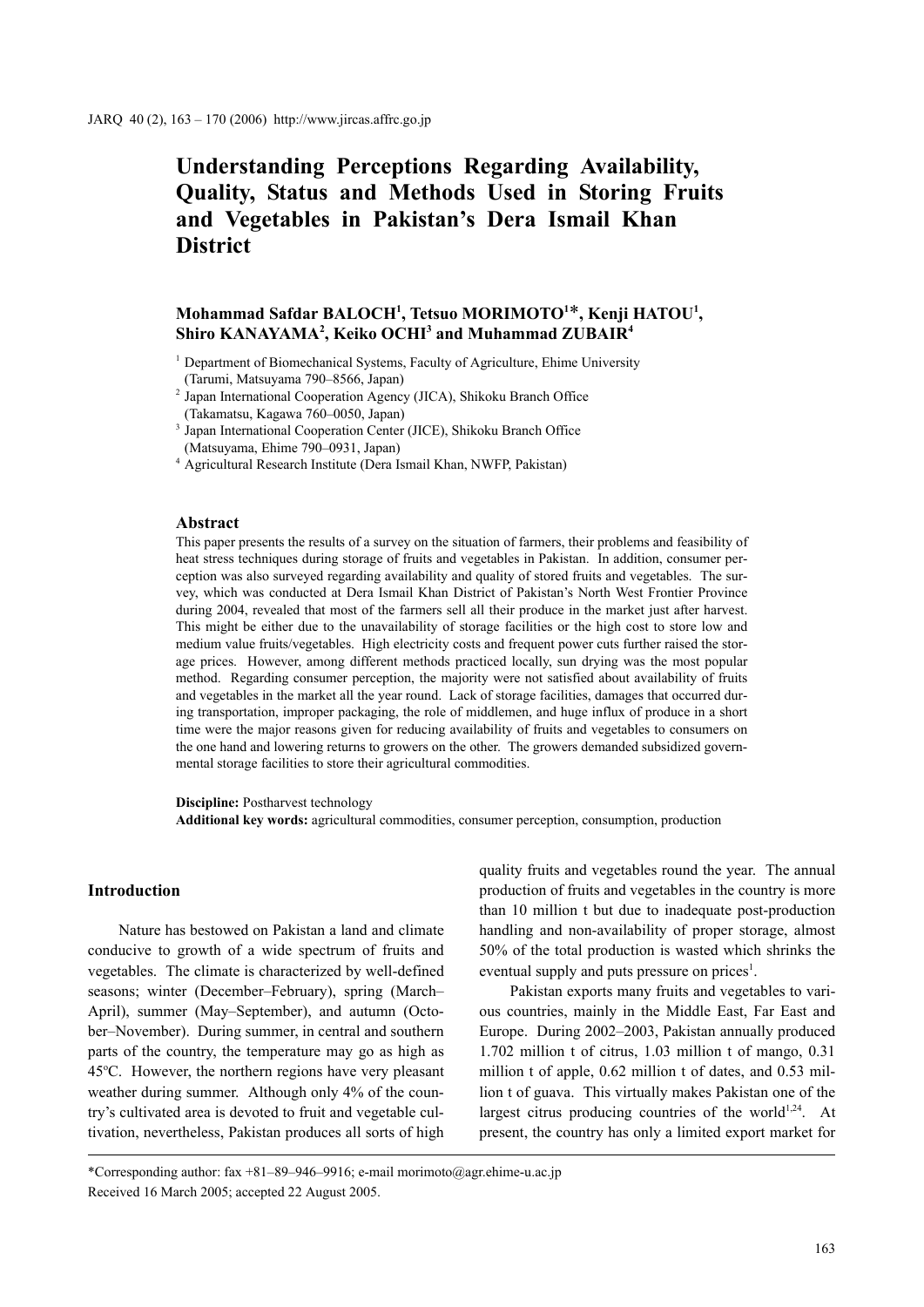mangoes to mainly the Gulf States, the United Kingdom and Afghanistan<sup>7</sup>. During 2002–2003, Pakistan annually exported 100,000 t of dates to Canada, USA, Germany, UK, Denmark, Australia, India, Bangladesh, Nepal, Sri Lanka, South Africa, UAE, Japan, China, South Korea, and North Korea. It is ranked second among the date exporting countries of the world. Furthermore, during 2003–2004, Japan annually imported fruits and vegetables from Pakistan worth of 114,000 US\$ (fruits; 90,000 US\$ and vegetables 24,000 US\$).

Dera Ismail Khan is the extreme southern district of the North West Frontier Province (NWFP) of Pakistan and lies 31º 49*'* N latitude and 70º 55*'* E longitude. It has a total geographical area of about 1 million ha, out of which only  $0.308$  million ha are under cultivation<sup>2</sup> (18.31% is under crops whereas 15.53% is not available for cultivation). The total irrigated area of Dera Ismail Khan is about 14.73% with arid to semi-arid climate. It is hot and dry in summer with moderate spells during the monsoon season. The elevation ranges from 121 to 210 m above sea level. The mean maximum temperature in summer and winter is 45ºC and 8ºC, respectively. The mean annual precipitation ranges from 15–25 cm and relative humidity varies from 51% in June to 78% in October. The area is recognized for the production of all major crops, fruits and vegetables. During 2002–2003, annual production of 288 t of apple, 582 t of banana, 2,502 t of chillies, 4,002 t of dates, 3,119 t of guava, 1,936 t of mango, and 1,185 t of onion was noted in this part of the country<sup>2</sup>.

Despite the very favorable environmental conditions for fruit production with fruits of attractive flavour and aroma, fruit exports have been insignificant, representing only 4.25% of the total production. At present, total exports of fruits, vegetables and fish from Pakistan annually are a little over \$200 million. According to an estimate, Pakistan loses fresh food items worth Rs.50 billion (close to 1 billion US\$) every year because of non-availability of proper food preservation facilities<sup>1</sup>. One of the major reasons is a lack of storage and canning facilities. The existing fruit and vegetable processing industry is concentrated in big cities and industrial zones with tax and duty exemptions while their raw material is produced in distant areas of the country. Only 25 firms are engaged in canning, preservation and bottling of fruit juices. These installations have an annual capacity of processing about 3,000 t of fruit into squashes, jams, jellies, and pickles, while the country's total annual production is 5 million t of fruits and 4 million t of vegetables<sup>15</sup>.

Variations in temperatures at docks, and during storage and transportation stages result in damaging the fruit. It is estimated that 25% of fruits and vegetables go to waste during harvesting, transportation, packaging, and storage<sup>24</sup>. If only half of the wastage could be avoided, the country would earn an extra Rs.200–300 millions of foreign exchange annually by exporting these agricultural commodities. There is a need for some good storage techniques to prevent the waste of fresh fruits and vegetables during storage. These techniques should depend on a minimal power supply and be easy to adopt.

The present study was, therefore, undertaken to evaluate the perceptions of fruit and vegetable growers about status, problems and prospects of storage techniques and to assess the consumer perception about stored farm commodities.

# **Materials and methods**

To probe into the objectives of the present research, growers' and consumers' perspectives in defining their concerns in storage of fruits and vegetables were investigated. This is because most of the previous studies and projects mainly focused on developing storage structures but had not taken the views of the stakeholders into account. Keeping this in view, a fruitful effort has been made to actually analyze the situation of farmers and problems encountered during storage. In this context, a survey was conducted to find out problems in storage of fruits and vegetables and feasibility of heat stress techniques, their application and profitability to the local market. The research project was based on interviews with 90 respondents (30 fruit growers, 30 vegetable growers and 30 consumers) in Dera Ismail Khan District of Pakistan. The respondents who were included in the final interview schedule were selected on the basis of their acreage (having 5 a or more under fruit and vegetable cultivation). The sample size was determined by using a simple random sampling procedure of probability sampling. A sampling frame was developed that carried details of farmers actively involved in fruit and vegetable production. This was identified by collecting information from the key informants. The data were recorded and tabulated across respondents for comparison, using the SPSS computer software package. The contents of the questionnaire are presented as follows.

Main contents of questionnaire for growers

- 1. What fruits/vegetables do you cultivate?
- 2. What storage facilities do you use for storing fruits/ vegetables?
- 3. Are there any problems/deterioration in storage methods you use?
- 4. Are you satisfied with the storage facility you use for fruits/vegetables?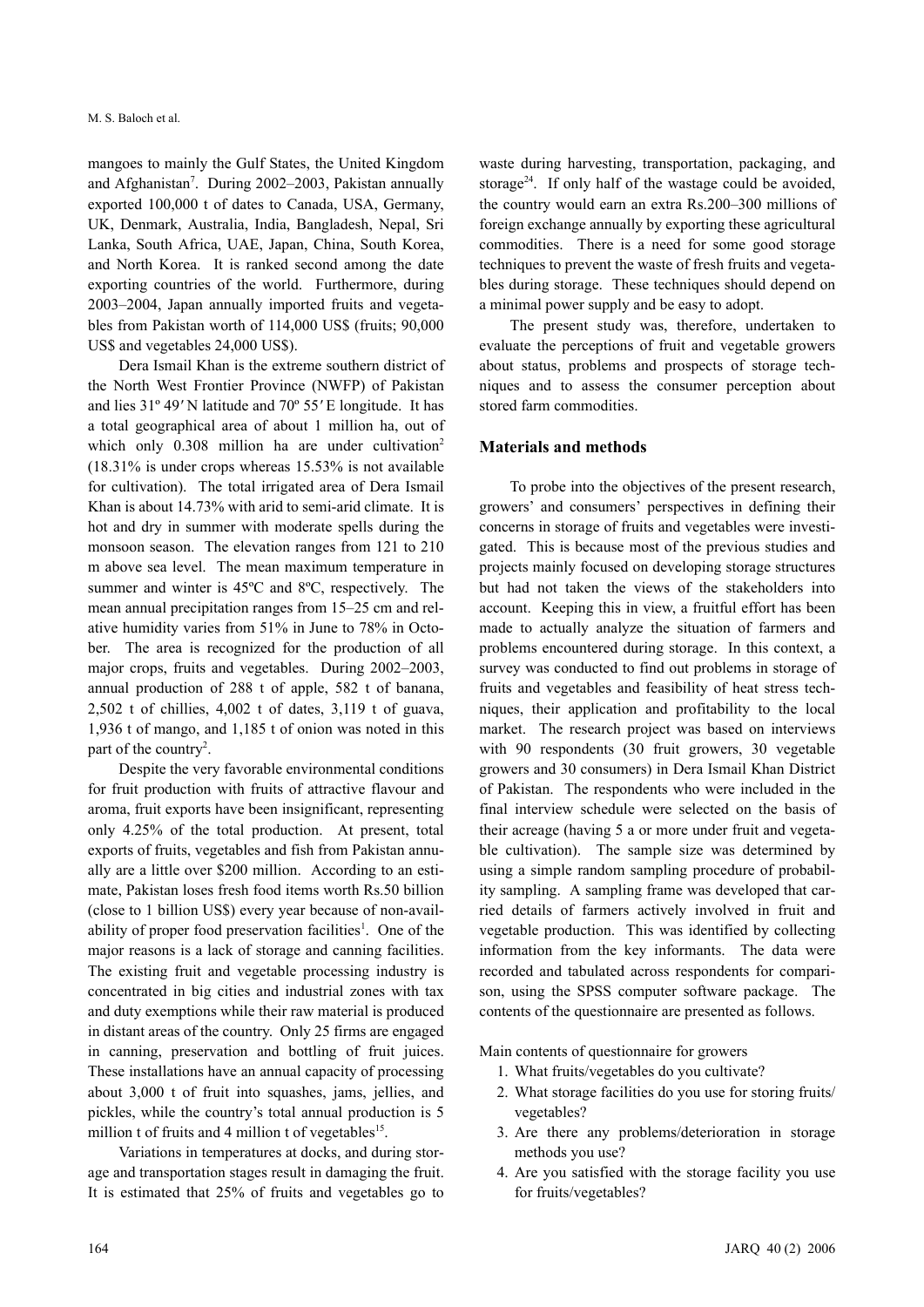- 5. Do they extend shelf life of fruits/vegetables?
- 6. Are there any problems in fruits/vegetables after storage?
- 7. What kind of qualities do you want in a good storage method?
- 8. Do you get any losses during transportation of fruits/vegetables? Can you name them?
- 9. Do you think that there is enough supply of fruits/ vegetables in the market?

If NO, where do most of the fruits/vegetables go after harvest (who mostly uses them)?

Main contents of questionnaire for consumers

- 1. Do you find enough supply of fruits/vegetables in the market?
	- If NO, where do you think do most of the fruits/ vegetables go?
- 2. Are you satisfied with the quality of fruits/vegetables available in the market? If NO, what are the problems?

Why do fruits/vegetables have these problems?

- 3. Are you satisfied with the stored fruits/vegetables? If NO, what are the reasons?
- 4. What should be done to overcome the problems associated with lack of availability/quality of fruits and vegetables?

## **Results and discussion**

### **1. Growers' perspective**

(1) Fruits and vegetables grown in the area

The climate and soil conditions of the area support the production of mango, guava and date fruit. Survey results revealed that farmers were growing a number of fruits. However, a majority of them were inclined towards growing mango (93%), followed by guava (80%), dates (70%), and lemon (40%) fruit (Fig. 1). Similarly, major vegetables grown in the area were spinach  $(80\%)$ , cauliflower  $(83\%)$ , sponge gourd  $(67\%)$ , tomato (70%), pumpkin, bitter-gourd (67%), summer squash (99%), and ladies' fingers (60%) as shown in Fig. 2.

(2) Method used, perception of problems and satisfaction from storage method used

Due to the unavailability and lack of technical know-how in storing fruits, most of the farmers sell all their fruits (63%) in the market just after harvest to avoid any deterioration and financial loss. However, among different methods practiced locally, sun drying is the most popular method of fruit storage as reported by 60% of the contacted growers (Fig. 3). Very few growers are also using "juice preservation" (13%) and wooden cartons (3%) for the storage of their fruits. Since farmers are lacking storage structures, open air-drying (sun drying) is often associated with weather damage (rain, unfavorable temperatures, and strong hot and desiccating winds) as the principal problem reported by nearly half of the sampled growers. Growers are either dissatisfied (37%) or very little satisfied (53%) when it comes to satisfaction with already available and practiced storage techniques (Fig. 4). Similar to fruits, most of the growers sell all



**Fig. 1. Percent of growers cultivating fruits in sampled areas**



**Fig. 2. Percent of growers cultivating types of vegetables in sampled areas**



**Fig. 3. Percent of growers using fruit storage methods in sampled areas**



**Fig. 4. Percent of growers satisfied with storage methods used for fruits in sampled areas**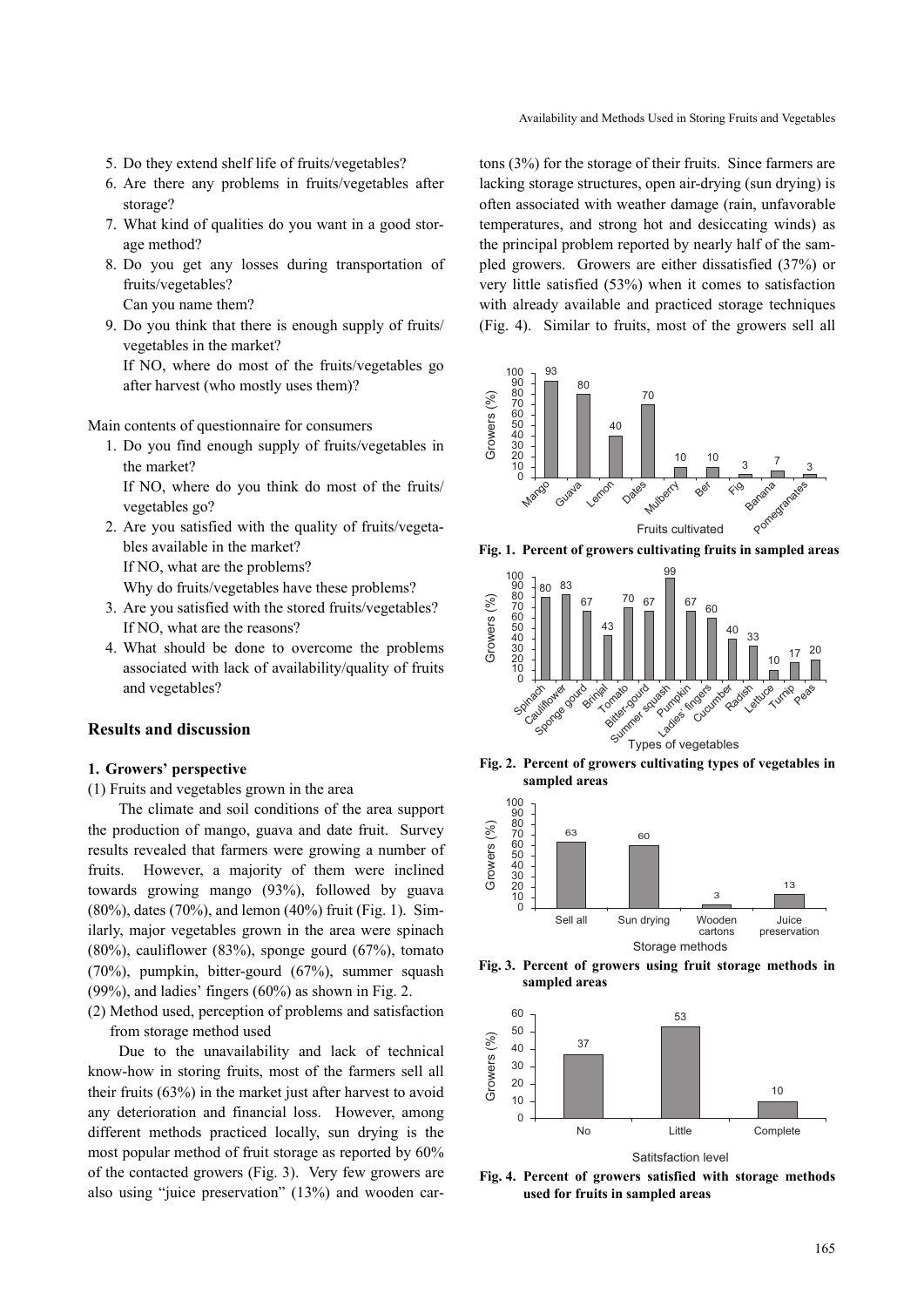their vegetables (77%) immediately after harvesting due to unavailability of proper storage facilities. However, only a small number of growers (23%) opted for storage of vegetables by sun drying method (Fig. 5). A majority of the vegetable growers (97%) of the sampled population were dissatisfied with the available storage techniques while only 3% showed their satisfaction to some extent (Fig. 6).

#### (3) Deteriorations in storage method used

It has been observed from the data that a majority of growers mentioned deterioration in fruits when stored. The major factors quoted were the presence of insect pests (83%) followed by post-harvest diseases (40%) that resulted in rotten, bad flavoured and inferior quality fruits (Fig. 7).

(4) Growers' perceptions of the characteristics and demand for storage techniques

Regarding perception of the desirable characteristics for a storage method, growers mostly expect to advanced



**Fig. 5. Percent of growers using storage methods for vegetables in sampled areas**







**Fig. 9. Percent of growers demanding types of fruit storage facilities in sampled areas**

storage methods. They were looking for a solid, ventilated storage structure (63%) equipped with scientific mechanism (43%) in order to avoid any damages (Fig. 8). Availability of cold storage structures (83%) were highly demanded by the fruit growers (Fig. 9), so that their precious commodities could be kept properly and ultimately fetch high premiums in the market. Likewise, the vegetable growers were also looking for a storage place, which should be solid, ventilated (87%), clean (13%) and free from insect pests and rodents (3%) to avoid any damage (Fig. 10). They strongly demanded cold storage facilities (77%) and 23% of the respondents were interested in subsidized government storage facilities (Fig. 11).

#### **2. Consumers' perspective**

(1) Perceptions of the availability of fruits and vegetables

Most of the consumers (60%) reported that fruits and vegetables were not available in abundance (Fig. 12). This has been attributed to a number of reasons. The



Satisfaction level

**Fig. 6. Percent of growers satisfied with storage method used for vegetables in sampled areas**



**Fig. 8. Percent of growers citing characteristics of good quality fruit storage**



**Fig. 10. Percent of growers citing characteristics for good quality storage of vegetables**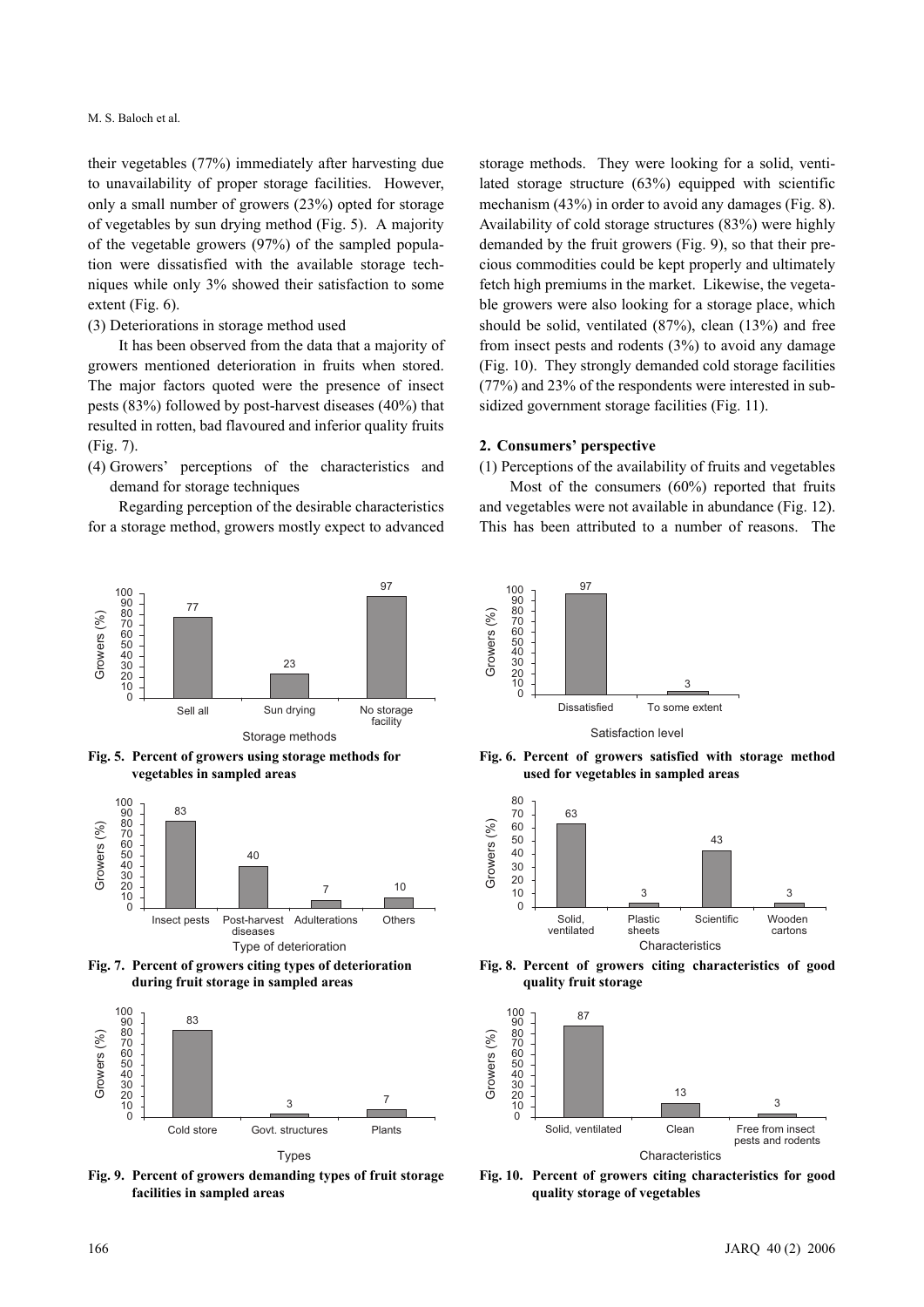prime factor was the absence of storage facilities (70%), followed by damages that occurred during transportation (45%). As shown in Fig. 13, the other grounds for limited availability of fruits and vegetables were improper packaging (11%), the role of middlemen (15%) and huge influx of produce in a short time (35%) which resulted in wastage of most fruits and vegetables and thus reduced their availability to consumers on the one hand and lowering returns to growers on the other.

(2) Satisfaction and problems in storage method used

About half of the contacted consumers were dissatisfied with the available methods used by the growers in storing their fruits and vegetables (Fig. 14). It was



**Fig. 11. Percent of growers demanding a type of storage facility for vegetables in sampled areas**



Reasons for unavailability



1: Absence of storage facilities, 2: Damages during transportation, 3: Improper packaging, 4: Role of middlemen, 5: Huge influx of produce in a short time.



**Fig. 15. Percent of consumers citing problems in storage methods used**

1: Lack of improved methods in cultivation and harvesting, 2: Adulteration, 3: Lack of knowledge, 4: Lack of proper storage structures.

because of the prevalence of problems in storage. The major problems were lack of proper storage structures (51%) and appropriate knowledge (40%) in storing fruits and vegetables (Fig. 15). The other problems mentioned were lack of use of improved methods in cultivation (30%) and adulteration (25%).

(3) Availability of low-priced fruits and vegetables

A majority of the surveyed population (63%) perceived that most of the times, fruits and vegetables were not selling as low-priced commodities (Fig. 16). It was due to not using proper storage methods that caused lots of wastage of fruits and vegetables and eventually resulted in their availability in low quantity, thereby



Satisfied with availability

**Fig. 12. Percent of consumers satisfied with availability of fruits and vegetables**



**Fig. 14. Percent of consumers satisfied with storage methods used for fruits and vegetables**



**Fig. 16. Percent of consumers satisfied with availability of low-priced fruits and vegetables**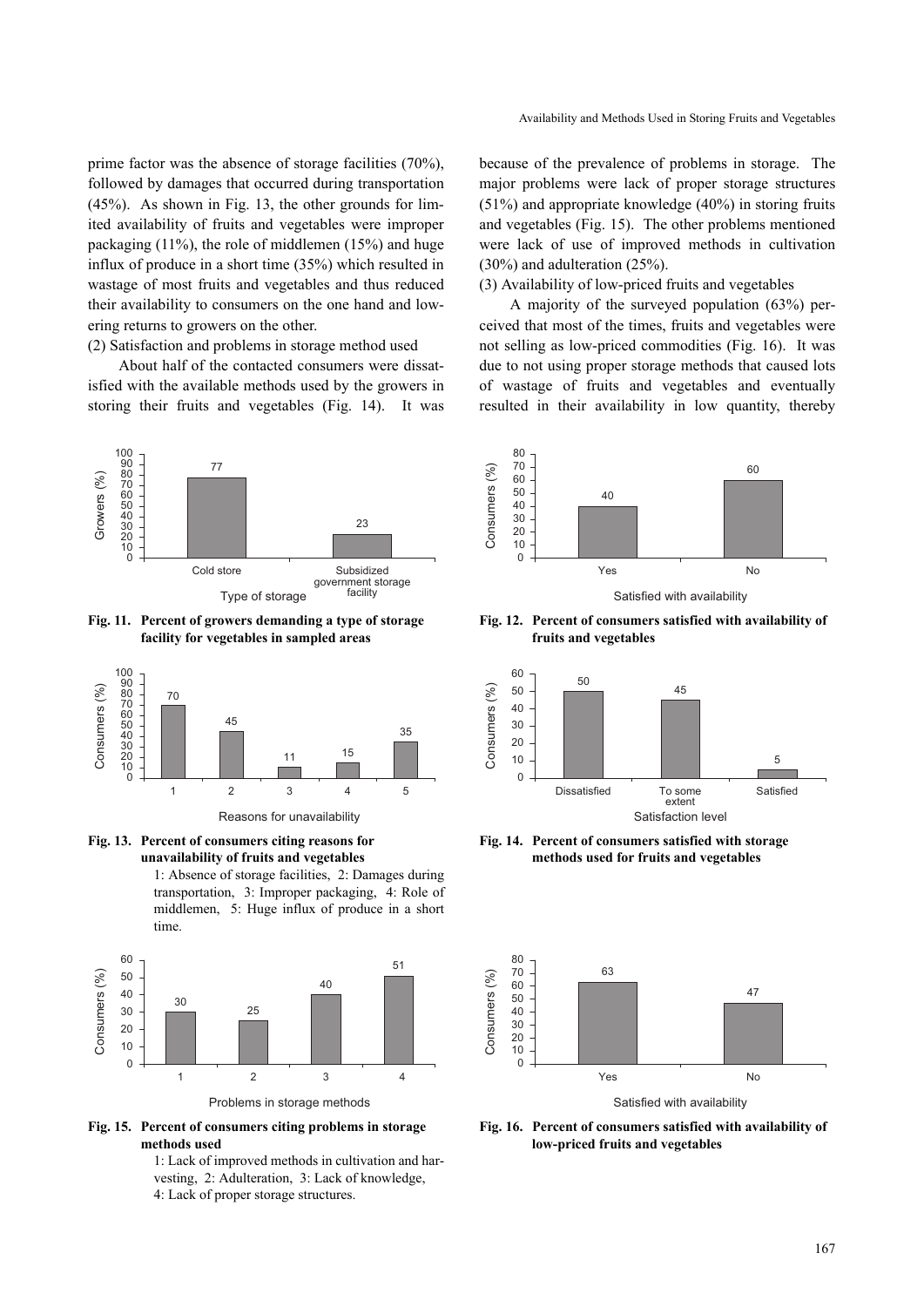increasing prices based on the rationale of demand and supply. The other vital reason for increased prices of fruits and vegetables was the high cost of transportation (51%), followed by transportation of good quality produce to other areas (45%) where growers can fetch high profits (Fig. 17).

(4) Satisfaction with the quality of fruits and vegetables

A sizeable portion of the consumer community was either dissatisfied (35%) or satisfied to a very limited extent (55%) regarding the quality of available fruits and vegetables (Fig. 18). Their perceptions were expressed in citing a number of undesirable changes in fruits and vegetables during storage (Fig. 19). The most common reason was quick deterioration of purchased produce at room temperature (53%), followed by changes in flavor  $(40\%)$ , color  $(35\%)$  and abnormal softening  $(20\%)$ .

## **3. Suggestions for improvement**

Regarding suggestions for improvement in quality of fruits and vegetables and their availability, consumers stated a need for proper storage methods and structures  $(60\%)$ , followed by off-season cultivation  $(43\%)$  as shown in Fig. 20.



Reasons for unavailability

**Fig. 17. Percent of consumers citing reasons for unavailability of low-priced fruits and vegetables** 1: Improper storage, 2: Transport of good quality

fruits and vegetables to other areas, 3: High cost of transportation, 4: Cultivation on less area and transportation to areas of high returns.



**Fig. 19. Percent of consumers citing types of deterioration during storage of fruits and vegetables**

1: Abnormal softening of fruits and vegetables,

2: Changes in color, 3: Changes in flavor, 4: Quick deteriorations at room temperatures.

Summer is very hot in Pakistan. The temperature during summer months (May–August) ranges from 40– 50ºC. It is, therefore, very important to utilize the solar energy and extend the shelf life of fresh fruits and vegetables, especially, during the summer season. Previously, solar-drying technology has successfully been applied for the preservation of apricots and dates in the country, using flat plate solar collectors, fan and a drying chamber. About 20–60% moisture is reduced in about 5 days whereas the conventional sun drying method takes 10–15 days. It is a major problem that when fruits and vegetables glut the market, they fetch very low prices in most parts of the country. Whereas, the consumers have to face acute shortages accompanied with high prices manifold during the off-season.

A heat stress application technique that can maintain the freshness of the fruit during long term storage has been developed in recent years<sup>5,19,20,23</sup>. It has been reported that applying heat stress of 40–50ºC for 12–14 h at the first stage of the storage process could reduce the water loss of the fruit during storage<sup>21–23</sup>. In a country characterized by high temperature, it is easy to apply prestorage heat stress to fruits and vegetables to retain fresh-



**Fig. 18. Percent of consumers satisfied with the quality of stored fruits and vegetables**



**Fig. 20. Percent of consumers citing suggestions for improvement of storage and quality of fruits and vegetables**

1: Need for proper storage methods and structures, 2: Off-season cultivation, 3: Use of plastic tunnels in winter, 4: Support prices and legislation.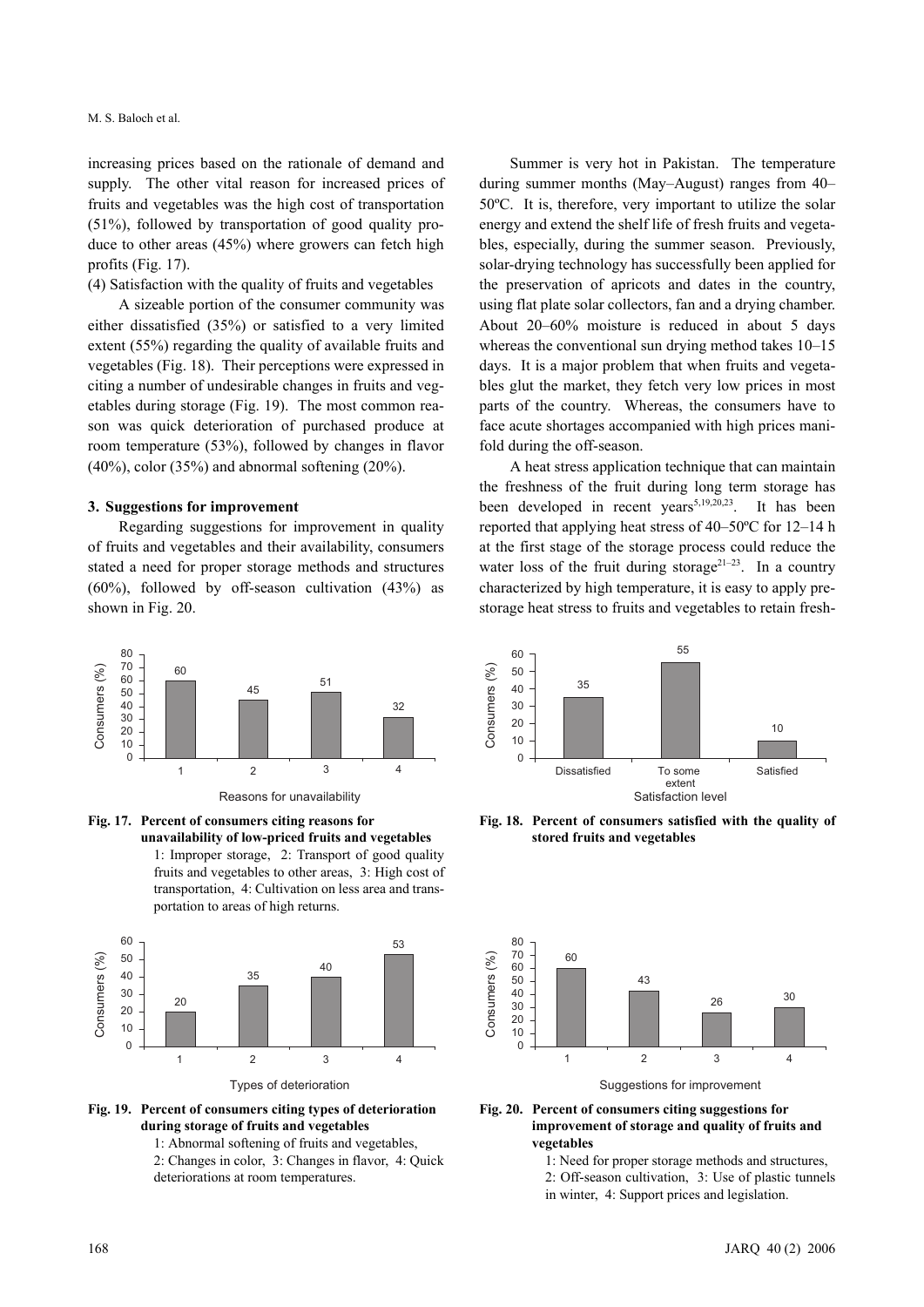ness longer during storage<sup>12</sup>. Moreover, this technique is very effective for inhibiting ethylene production $13,18$ , controlling insect pests and reducing chilling injury<sup>13,14</sup>. In addition, the quality of fruit does not deteriorate but is improved considerably<sup>8,29</sup>. Post-harvest exposure to heat stress (40–42ºC) often increases storage life and improves the flavor of a number of fruits<sup>29</sup>. It has also been investigated that the thermal treatment methods, especially hot air, are very helpful in maintaining the freshness of fruits during storage, so this technique can be used in tropical (hot) areas such as Pakistan.

Establishment of cold storage for the preservation of fruits and vegetables involves not only huge initial investment and infrastructure but is also less feasible under many circumstances. Whereas, in recent years, the heat treatment techniques (placing under hot water and hot air for a specific time before storage) have successfully been applied to a number of fruit and vegetable storage processes including apple<sup>25,31</sup>, banana<sup>3</sup>, cherry<sup>26</sup>, mangoes<sup>9,16,28</sup>, peaches<sup>10</sup>, orange<sup>17,19,20</sup>, tomato<sup>5,19,20,23</sup>, potato<sup>6</sup>, and grapefruit<sup>30</sup>. This is probably due to the production of heat shock proteins in the living tissues, which led to a reduction in water loss during storage<sup>4,11,27</sup>. Keeping in view, the proposed heat treatment technique will not only help farmers and industry in utilizing over or surplus production during the peak harvest season but also help in stabilizing prices during harvest and off-season.

#### **Acknowledgments**

The present research was conducted as a part of a Master degree under JICA assistance. I thank Mr. Khalid Abdullah and Atiq Ahmad Alizai, Research Scientists, ARI, Dera Ismail Khan, Pakistan, and Ms. Fukuhara and Ms. Miura, Japan International Cooperation Center (JICE), for their fullest cooperation, and Japan International Cooperation Agency (JICA) for providing the Overseas Research Project opportunity.

#### **References**

- 1. Agricultural statistics of Pakistan (2003–2004) Ministry of Food, Agriculture and Livestock, Federal Bureau of Statistics, Government of Pakistan (Economic Wing). Available online at http://www.pakistan.gov.pk/divisions/ ContentInfo.jsp?DivID=10&cPath=91\_96&ContentID= 2685 (Verified 26 Aug. 2005).
- 2. Crop statistics of Dera Ismail Khan District (2002–2003) Agricultural Statistics (Extension Department), Dera Ismail Khan, NWFP, Pakistan.
- 3. Armstrong, J. W. (1982) Development of a hot-water immersion quarantine treatment for Hawaiian-grown

'Brazilian' bananas. *J. Econ. Entomol.*, **75**, 787–790.

- 4. Chen, H. -H., Shen, Z. -Y. & Li, P. H. (1982) Adaptability of crop plants to high temperature stress. *Crop Sci.*, **22**, 719–725.
- 5. ElAssi, N. M. (2004) Alleviating chilling injury and maintaining quality of tomato fruit by hot water treatment. *Emirates J. Agric. Sci.*, **16**(1), 1–7. Available online at http://www.agri.uaeu.ac.ae/Research/Documents/EJ\_200 4\_16\_V1\_01\_Alleviating\_chilling\_injury.pdf (Verified 26 Aug. 2005).
- 6. Hansen, J. D. (1992) Heating curve models of quarantine treatments against insect pests. *J. Econ. Entomol.*, **85**, 1846–1854.
- 7. Hasan, S. (2004) Efforts needed to effectuate mango export. *In* Dawn, press release, May 24, 2004. Available online at http://www.dawn.com.pk/2004/05/24/ebr14.htm (Verified 26 Aug. 2005).
- 8. Hofman, P. J. et al. (2000) Hot water treatments improve 'Hass' avocado fruit quality after cold disinfestation. *Postharvest Biol. Technol.*, **24**, 183–192.
- 9. Jacobi, K. K. & Giles, J. E. (1997) Quality of 'Kensington' mango fruit (*Mangifera indica* Linn.) following combined vapour heat disinfestation and hot water disease control treatments. *Postharvest Biol. Technol.*, **12**, 285–292.
- 10. Kerbel, E. L., Mitchell, F. G. & Mayer, G. (1985) Effect of postharvest treatments for insect control on the quality and market life of peaches. *HortScience*, **20**, 725–727.
- 11. Kimpel, J. A. & Key, J. L. (1985) Heat shock in plants. *Trends in Biochem. Sci.*, **10**, 353–357.
- 12. Klein, J. D. & Lurie, S. (1990) Prestorage heat treatment as a means of improving poststorage quality of apples. *J. Am. Soc. Hort. Sci.*, **115**(2), 265–269.
- 13. Lurie, S. & Klein, J. D. (1991) Acquisition of low-temperature tolerance in tomatoes by exposure to high-temperature stress. *J. Am. Soc. Hort. Sci.*, **116**(6), 1007– 1012.
- 14. Lurie, S. & Sabehat, A. (1997) Prestorage temperature manipulations to reduce chilling injury in tomatoes. *Postharvest Biol. Technol.*, **11**, 57–62.
- 15. Mahmood, S. (2000) Export diversification to improve foreign exchange base. *In* Dawn, press release, June 5, 2000.
- 16. Mangan, R. L. & Ingle, S. J. (1992) Forced hot-air quarantine treatment for mangoes infested with West Indian fruit fly (Diptera: Tephritidae). *J. Econ. Entomol.*, **85**, 1859–1864.
- 17. Mangan, R. L. et al. (1998) High temperature forced-air treatments with fixed time and temperature for 'Dancy' tangerines, 'Valencia' oranges, and 'Rio Star' grapefruit. *J. Econ. Entomol.*, **91**, 933–939.
- 18. McDonald, R. E. & McCollum, T. G. (1996) Prestorage heat treatments influence free sterols and flavor volatiles of tomatoes stored at chilling temperature. *J. Am. Soc. Hort. Sci.*, **121**(3), 531–536.
- 19. Morimoto, T. et al. (1997) Optimization of heat treatment for fruit during storage using neural networks and genetic algorithms. *Comp. Electron. Agric.*, **19**, 87–101.
- 20. Morimoto, T. & Hashimoto, Y. (2000) AI approaches to identification and control of total plant production systems. *Control Eng. Pract.*, **8**, 555–567.